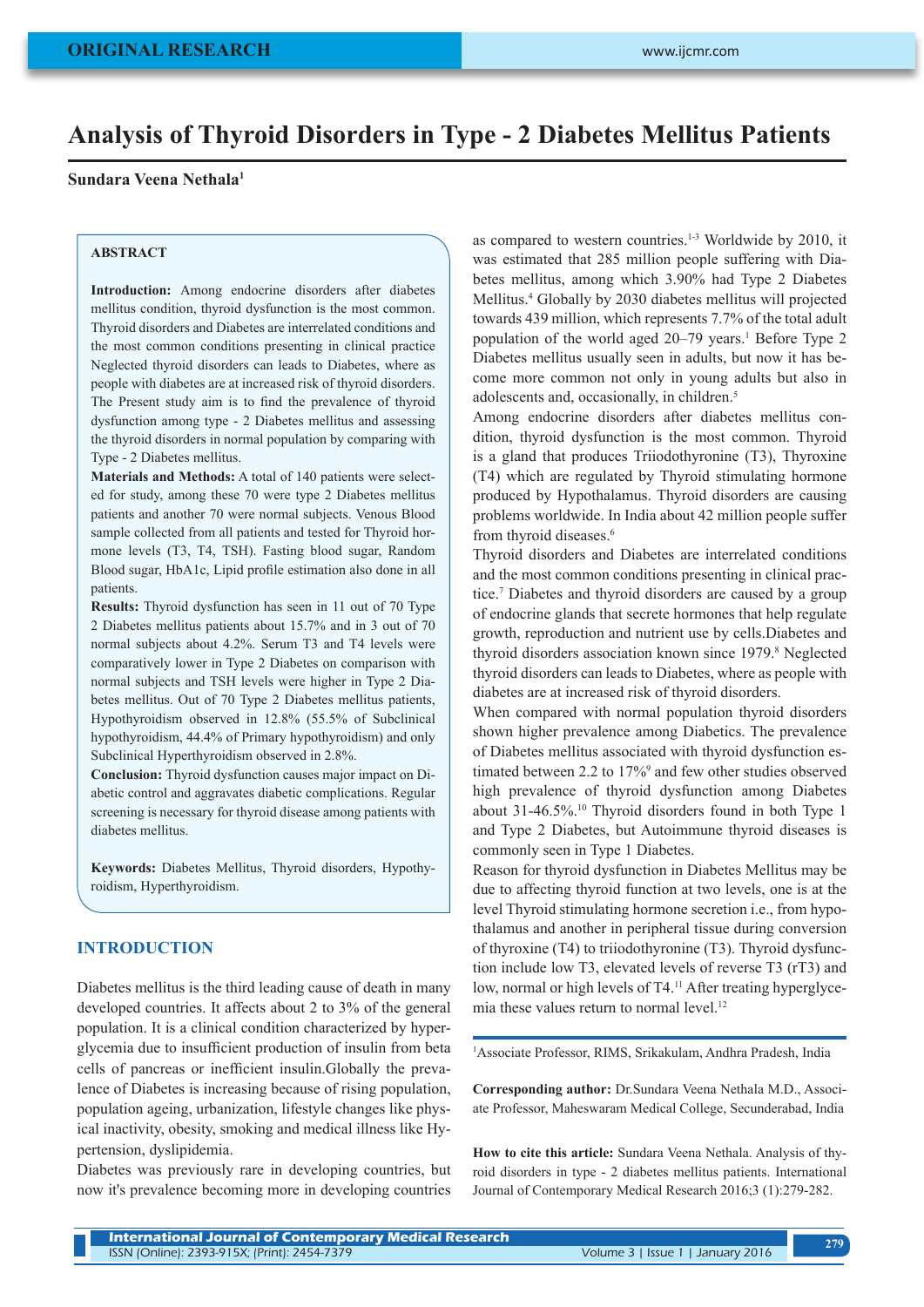The Present study aim is to find the prevalence of thyroid dysfunction among type - 2 Diabetes mellitus and assessing the thyroid disorders in normal population by comparing with Type - 2 Diabetes mellitus.

#### **MATERIALS AND METHODS**

The study has done in the Biochemistry department as a prospective at RIMS, Srikakulam. Informed consent has taken from all the patients.

A total of 140 patients were selected for study, among these 70 were type 2 Diabetes mellitus patients and another 70 were normal subjects. Normal subjects were selected such that their Fasting blood sugar levels and Glycated Hemoglobin (HbA1C) were normal, non-pregnant, no history of usage of steroids, amiodarone, lithium bromide and without any evidence of renal disorders, thyroid disorders. 70 normal subjects matches with type 2 Diabetes mellitus study population by their age and BMI.

Type 2 Diabetes mellitus patients were selected by following the criteria of American Diabetic Association, such as Fasting Blood sugar ≥110 mg/dl and Random blood sugar ≥200 mg/dl or taking any hypoglycemic medications or insulin or any evidence of ketosis in the past.

Venous Blood sample about 5 ml is collected from all patients in a test tube under aseptic precautions and tested for Thyroid hormone levels (T3, T4, TSH). Fasting blood sugar, Random Blood sugar, HbA1c, Lipid profile estimation also done in all patients.

Thyroid hormone levels (T3, T4, TSH) in the serum sample were estimated by ChemiluminescenceImmunoassay (CLIA) Method. Normal values of Thyroid hormone levels: T3 - 0.60-1.81 ng/mL; T4 - 5.01-12.45 μg/dL; TSH - 0.35 - 5.50 μIU/mL.

Other variables were estimated by following methods: 1. Estimation of serum glucose by Glucose oxidase-peroxidase method. 2. Estimation of Glycatedhaemoglobin (HbA1c) by Ion Exchange Resin method Principle. 3. Estimation of serum Total Cholesterol (TC) and High Density Lipoprotein (HDL) by cholesterol oxidase / phenol aminoantipyrine method. 4. Estimation of serum triglycerides (TGs) by glycerol phosphate oxidase – phenol aminoantipyrine method. 5. Estimation of serum Low density lipoprotein (LDL) and Very low density lipoprotein (VLDL) using Friedewald's equation.

Guidelines to detect different types of thyroid dysfunction:

- 1. Primary Hypothyroidism TSH more than 5.50 μIU/mL and T3, T4 less than normal.
- 2. Subclinical Hypothyroidism TSH more than 5.50 μIU/ mL and T3, T4 is within normal range.
- 3. Primary Hyperthyroidism TSH less than 0.35 μIU/mL and T3, T4 more than normal.
- 4. Subclinical Hyperthyroidism TSH less than 0.35 μIU/ mL and T3, T4 is within normal range.All the results were analyzed and tabulated. Results between Diabetes mellitus patients and Normal subjects were compared.

### **STATISTICAL ANALYSIS**

Statistical Significance assessed using Graph pad software. The P value  $\leq 0.05$  is considered significant.

# **RESULTS**

Among 140 subjects, 70 were Type 2 Diabetes mellitus (Study Group) and 70 were normal subjects (Control Group). The mean age of Type 2 DM patients were 40.5±2.9 and normal subjects were  $41.2 \pm 1.7$ . There was more female preponderance in both Type 2 DM patients and Normal subjects about 64% and 52% respectively.

All the variables estimated among Type 2 DM patients (70) and normal subjects (70) such as Fasting Blood sugar, Glycated hemoglobin, Total cholesterol, TGs, HDL, LDL, VLDL were compared and significance was analyzed (Table No:1). Except HDL all other lipids and lipoproteins were increased in Type-2 diabetes mellitus significantly.

Table No:1 Various Biochemical changes compared among type 2 Diabetes Mellitus and Normal subjects.

Thyroid dysfunction has seen in 11 out of 70 Type 2 Diabetes mellitus patients about 15.7% and in 3 out of 70 normal subjects about 4.2%.

Thyroid hormones - T3, T4, TSH levels were estimated in Type 2 Diabetes Mellitus patients and normal subjects, tabulated in Table No.2. This shown that serum T3 and T4 levels were comparatively lower in Type-2 Diabetes on comparison with normal subjects and TSH levels were higher in Type-2 Diabetes mellitus.

15.7% of thyroid disorders has seen in Type 2 Diabetes mellitus, among which Subclinical hypothyroidism (45.4%) was more prevalent followed by Primary hypothyroidism,

| <b>S. No.</b>                                                                                     | <b>Biochemical changes</b>   | <b>Type 2 Diabetes Mellitus</b> | Normal subjects  | P value       | Significance |  |  |
|---------------------------------------------------------------------------------------------------|------------------------------|---------------------------------|------------------|---------------|--------------|--|--|
|                                                                                                   | <b>Fasting Blood Sugar</b>   | 158.5±7.99                      | $83.5 \pm 2.3$   | ${}< 0.0001$  | <b>ESS</b>   |  |  |
| 2                                                                                                 | Glycated Hemoglobin          | $7.6 \pm 2.13$                  | $5.2 \pm 3.6$    | $\leq 0.0001$ | <b>ESS</b>   |  |  |
|                                                                                                   | <b>Total Cholesterol</b>     | $209.7 \pm 3.4$                 | $164.3 \pm 1.89$ | $\leq 0.0001$ | <b>ESS</b>   |  |  |
| $\overline{4}$                                                                                    | Triglycerides                | $159.6 \pm 1.7$                 | $128.5 \pm 4.5$  | < 0.0001      | <b>ESS</b>   |  |  |
|                                                                                                   | High Density Lipoprotein     | $40.6 \pm 1.4$                  | $44.2 \pm 1.32$  | ${}< 0.0001$  | <b>ESS</b>   |  |  |
| -6                                                                                                | Low Density Lipoprotein      | $113.5 \pm 6.5$                 | $96.5 \pm 2.33$  | $\leq 0.0001$ | <b>ESS</b>   |  |  |
|                                                                                                   | Very Low Density Lipoprotein | $36.5 \pm 4.5$                  | $25.6\pm4.1$     | ${}< 0.0001$  | <b>ESS</b>   |  |  |
| Table-1: Various Biochemical changes compared among type 2 Diabetes Mellitus and Normal subjects. |                              |                                 |                  |               |              |  |  |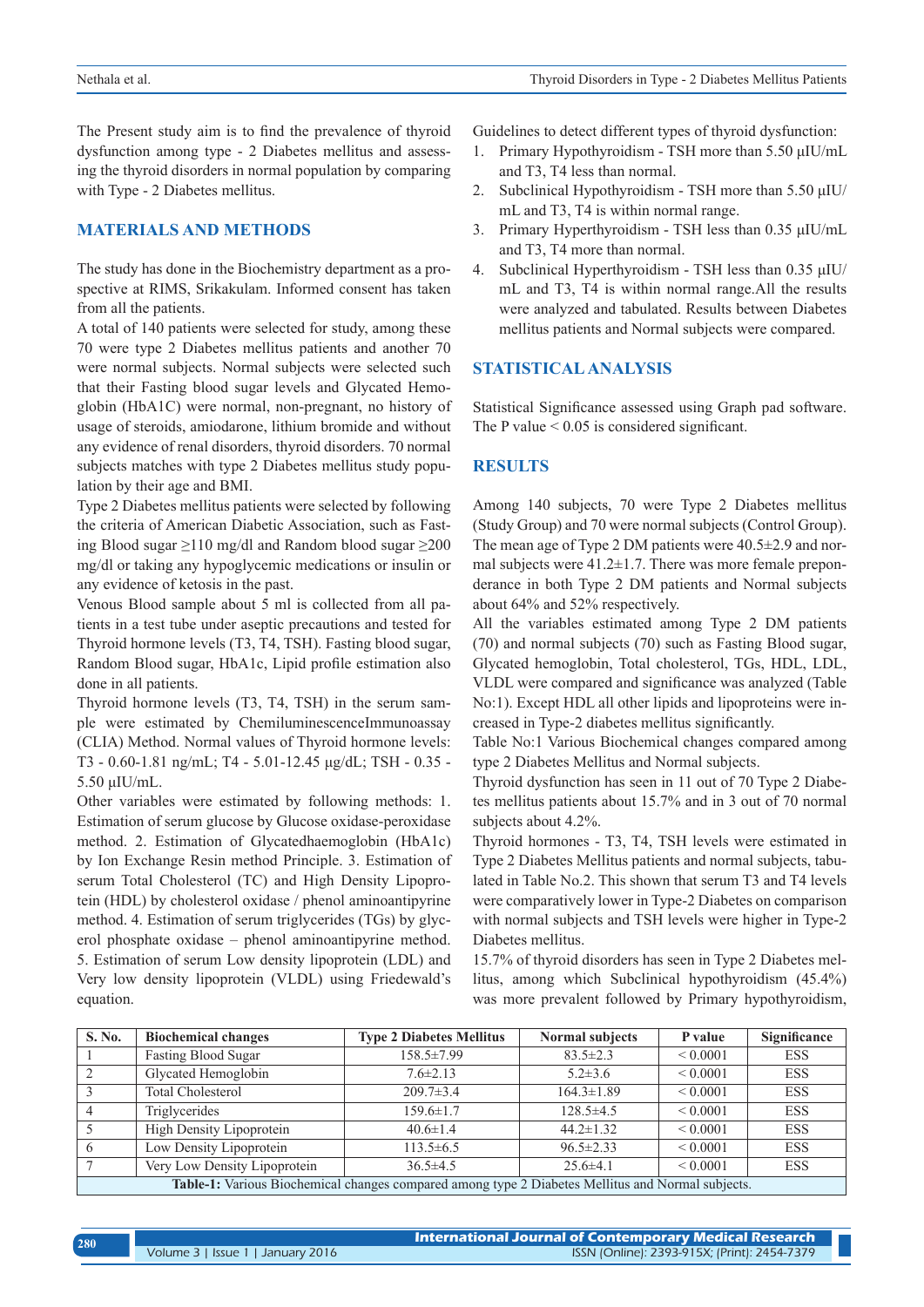| <b>Thyroid hormones</b>                                                   | <b>Type-2 Diabetes Mellitus patients</b> | Normal Subjects (Mean±S.D) | P value  | <b>Significance</b> |  |  |  |  |
|---------------------------------------------------------------------------|------------------------------------------|----------------------------|----------|---------------------|--|--|--|--|
|                                                                           | $(Mean \pm S.D)$                         |                            |          |                     |  |  |  |  |
| Serum T3                                                                  | $0.92 \pm 2.4$                           | $1.61 \pm 1.4$             | 0.0396   | <b>SS</b>           |  |  |  |  |
| Serum T4                                                                  | $8.11 \pm 1.3$                           | $9.4 \pm 3.1$              | 0.0016   | <b>SS</b>           |  |  |  |  |
| Serum TSH                                                                 | $732\pm 22$                              | $3.21 \pm 1.5$             | < 0.0001 | <b>ESS</b>          |  |  |  |  |
| Table-2: Thyroid hormone levels among Type 2 Diabetics and Normal persons |                                          |                            |          |                     |  |  |  |  |

| <b>Groups</b>                                                                          | Gender | <b>Primary Hypothy-</b><br>roidism | <b>Subclinical Hypo-</b><br>thyroidism | <b>Primary Hyper-</b><br>thyroidism | <b>Subclinical Hyper-</b><br>thyroidism |  |  |  |
|----------------------------------------------------------------------------------------|--------|------------------------------------|----------------------------------------|-------------------------------------|-----------------------------------------|--|--|--|
| Type2 Diabetes Mellitus                                                                | Male   |                                    |                                        |                                     |                                         |  |  |  |
|                                                                                        | Female |                                    |                                        |                                     |                                         |  |  |  |
| Normal subjects                                                                        | Male   |                                    |                                        |                                     |                                         |  |  |  |
|                                                                                        | Female |                                    |                                        |                                     |                                         |  |  |  |
| <b>Table-3:</b> Showing types of thyroid disorders among Diabetics and Normal subjects |        |                                    |                                        |                                     |                                         |  |  |  |

Subclinical hyperthyroidism. Females were most commonly diagnosed with thyroid disorders among both groups (Table No:3).

#### **DISCUSSION**

As Diabetes and Thyroid disorders were most common presenting conditions in clinical practice. Type 2 Diabetes mellitus (T2DM) condition is more prevalent worldwide, which is a cause for many complications such as diabetic nephropathy, neuropathy, delayed wound healing, infections. Along with these Diabetes patients were also facing problem with thyroid dysfunction.

Diabetics has prevalence of thyroid disorders about 2-  $50\%$ .<sup>9,10</sup> In the present study the prevalence of thyroid dysfunction among diabetics was 15.7%. This wide range of prevalence may be due to varying percentage of Diabetics in different communities.

As per this study, TC, TGs, LDL, VLDL, FBS, HbA1C were increased and HDL levels were decreased in Type-2 diabetes mellitus significantly when compared with normal subjects. Sulaiman et al<sup>13</sup> and Sawant et al<sup>14</sup> also reported that except HDL all other lipids and lipoproteins increased in T2 DM. Few studies<sup>15-18</sup> documented that Overt hypothyroidism results in dyslipidemia among both Diabetics and Non Diabetics.

Thyroid dysfunction has seen in 11 out of 70 Type 2 Diabetes mellitus patients about 15.7% and in 3 out of 70 normal subjects about 4.2%.In line with this study Catiacristina et al,<sup>19</sup> Radaideh AR et al,<sup>10</sup> Perros et al,<sup>20</sup> Papzafiropoulou A et al8 reported thyroid dysfunction among Diabetics as 14.7%, 12.5%, 13.4% and 12.3% respectively. In contrast to the present study few studies reported high percentage of Thyroid dysfunction among Diabetics like Vikram B vikhe et al - 30%<sup>21</sup>, Ghazia SM et al - 29.7%,<sup>22</sup> Gurjeetsingh et al - 30%,<sup>23</sup> LalooDemitrost et al -  $31.2\%$ ,<sup>24</sup> Diaz et al -  $32.4\%$ .<sup>25</sup> Serum T3 and T4 levels were comparatively lower in Type 2 Diabetes on comparison with normal subjects and TSH levels were higher in Type 2 Diabetes mellitus. This was even supported by other studies.<sup>26</sup>

Out of 70 Type 2 Diabetes mellitus patients, Hypothyroidism observed in 12.8% (55.5% of Subclinical hypothyroidism, 44.4% of Primary hypothyroidism) and only Subclinical Hyperthyroidism observed in 2.8%. Vikram B vikheet al<sup>21</sup> reported 22 % had hypothyroidism and 8 % had hyperthyroidism. Laloo demistrot<sup>24</sup> observed that  $68.8\%$  were euthyroid,16.3% have subclinical hypothyroidism, 11.4% had hypothyroidism, 2% had subclinical hyperthyroidism and 1.5% were hyperthyroidism cases. Catiacristina et al<sup>19</sup> reported that Subclinical hypothyroidism was more frequent,in 13% of patients with T1DM and in 12% of patients with T2DM.

 Thyroid disorders occur in both Type 1 and type 2 Diabetes mellitus.20 Thyroid disorders which goes unidentified could influence negative impact on diabetes and its complications.11 The unrecognized TD may adversely affect the metabolic control and add more risk to an already predisposing scenario for cardiovascular diseases.

#### **CONCLUSION**

We conclude that as thyroid dysfunction causes major impact on Diabetic control, regular screening for thyroid disease among patients with diabetes mellitus should perform. By considering the prevalence of Thyroid disorders among Diabetics and as there is possibility ofaggravation ofcomplications such as hypertension, dyslipidemia among Diabetics due to undiagnosed thyroid dysfunction.

#### **REFERENCES**

- 1. Shaw JE. Sicree RA & Zimmet PZ.Global estimates of the prevalence of diabetes for 2010 and 2030. Diabetes Res. Clin. Pract. 2010; 87:4–14.
- 2. Chan JC et al. Diabetes in Asia: epidemiology, risk factors, and pathophysiology. JAMA.2009;301:2129– 2140.
- 3. Dowse GK et al. High prevalence of NIDDM and impaired glucose tolerance in Indian, Creole, and Chinese Mauritians. Mauritius Non communicable Disease Study Group. Diabetes. 1990;39:390–396.
- 4. Zimmet P. Alberti KG & Shaw J. Global and soci-